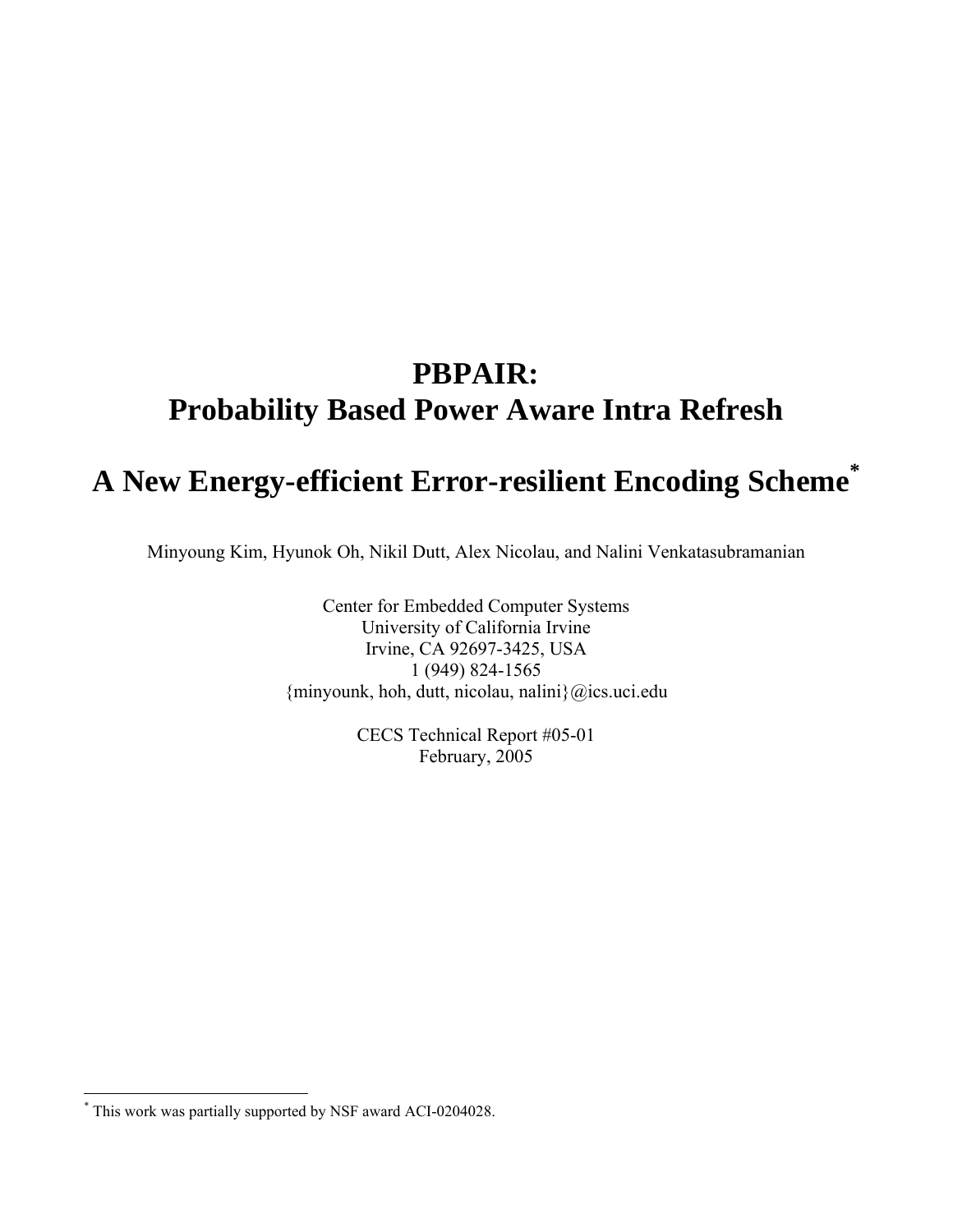# **PBPAIR: Probability Based Power Aware Intra Refresh**

# **A New Energy-efficient Error-resilient Encoding Scheme**

Minyoung Kim, Hyunok Oh, Nikil Dutt, Alex Nicolau, and Nalini Venkatasubramanian

 Center for Embedded Computer Systems University of California Irvine Irvine, CA 92697-3425, USA 1 (949) 824-1565 {minyounk, hoh, dutt, nicolau, nalini}@ics.uci.edu

> CECS Technical Report #05-01 February, 2005

### **Abstract**

*Error resilient encoding in video communication is becoming increasingly important due to data transmission over unreliable channels. In this paper, we propose a new power-aware error resilient coding scheme based on network error probability and user expectation in video communication using mobile handheld devices. By considering both image content and network conditions, we can achieve a fast recoverable and energy-efficient error resilient coding scheme. More importantly, our approach allows system designers to evaluate various operating points in terms of error resilient level and energy consumption over a wide range of system operating conditions. We have implemented our scheme on an H.263 video codec algorithm, compared it with the previous AIR, GOP and PGOP coding schemes, and measured energy consumption and video quality on the IPAQ and Zaurus PDAs. Our experimental results show that our approach reduces energy consumption by 34%, 24% and 17% compared with AIR, GOP and PGOP schemes respectively, while incurring only a small fluctuation in the compressed frame size. In addition, our experimental results prove that our approach allows faster error recovery than the previous AIR, GOP and PGOP approaches. We believe our error resilient coding scheme is therefore eminently applicable for video communication on energy-constrained wireless mobile handheld devices.*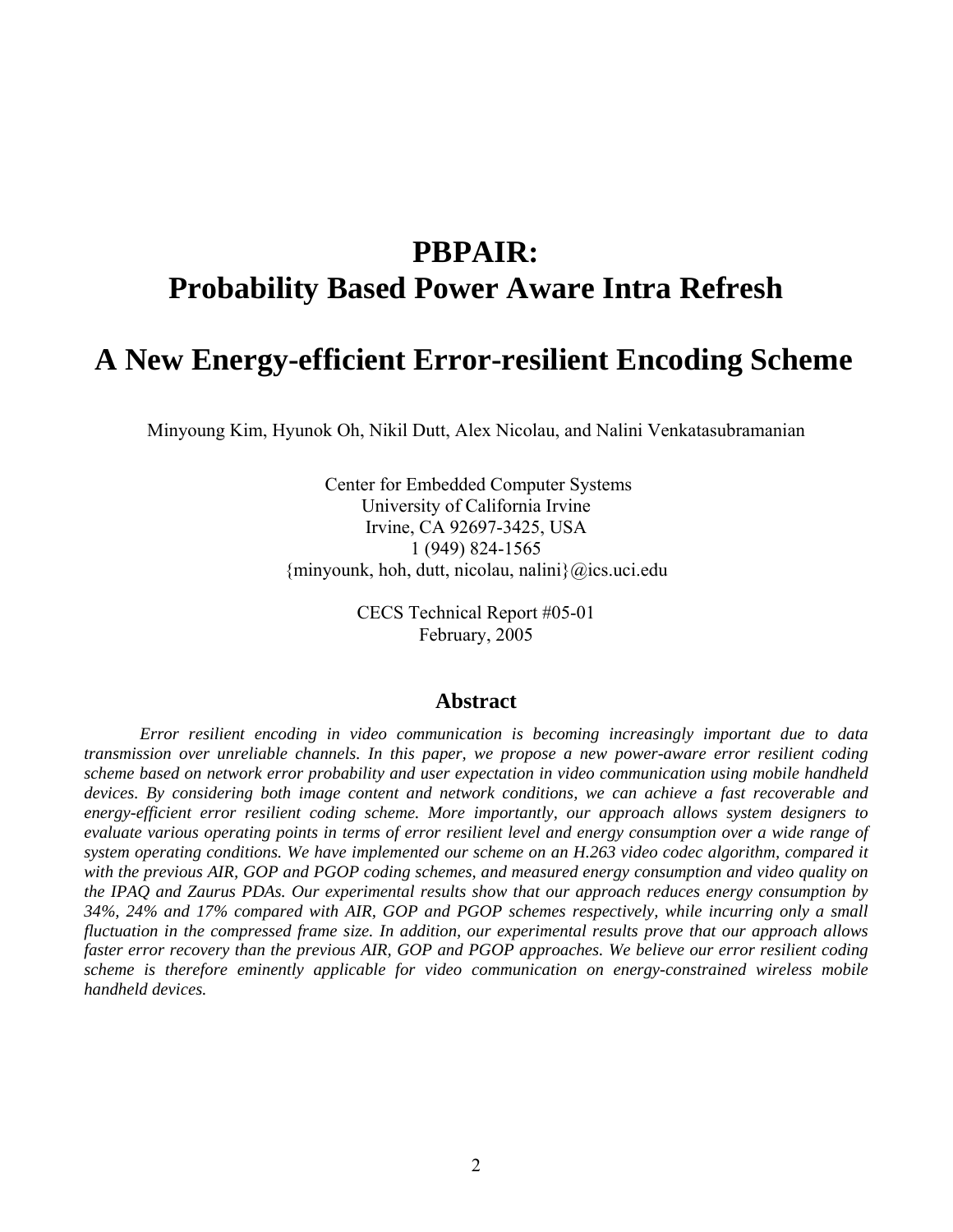# **Contents**

|                   | 1. Introduction                                                                                                                                                                                            | 5                    |
|-------------------|------------------------------------------------------------------------------------------------------------------------------------------------------------------------------------------------------------|----------------------|
|                   | 2. Error Resilient Coding                                                                                                                                                                                  | 6                    |
| 3.                | <b>PBPAIR (Probability Based Power Aware Intra Refresh)</b>                                                                                                                                                | 7                    |
|                   | 3.1. The algorithm<br>3.1.1. Encoding Mode Selection<br>3.1.2. Motion Estimation Based on Probability of Correctness<br>3.1.3. Update Probability of Correctness                                           | 7<br>9<br>9<br>11    |
|                   | 3.2. Extension for Power Awareness                                                                                                                                                                         | 11                   |
| 4.                | <b>Implementation and Evaluation</b>                                                                                                                                                                       | 12                   |
|                   | 4.1. Implementation Platform<br>4.2. Basic Comparison with Existing Error Resilient Coding Techniques<br>4.3. Error Resilient Level vs. Energy Consumption<br>4.4. Error Resilient Level vs. Image Quality | 12<br>13<br>15<br>16 |
| 5.                | <b>Conclusion and Future Work</b>                                                                                                                                                                          | 16                   |
| <b>References</b> |                                                                                                                                                                                                            | 18                   |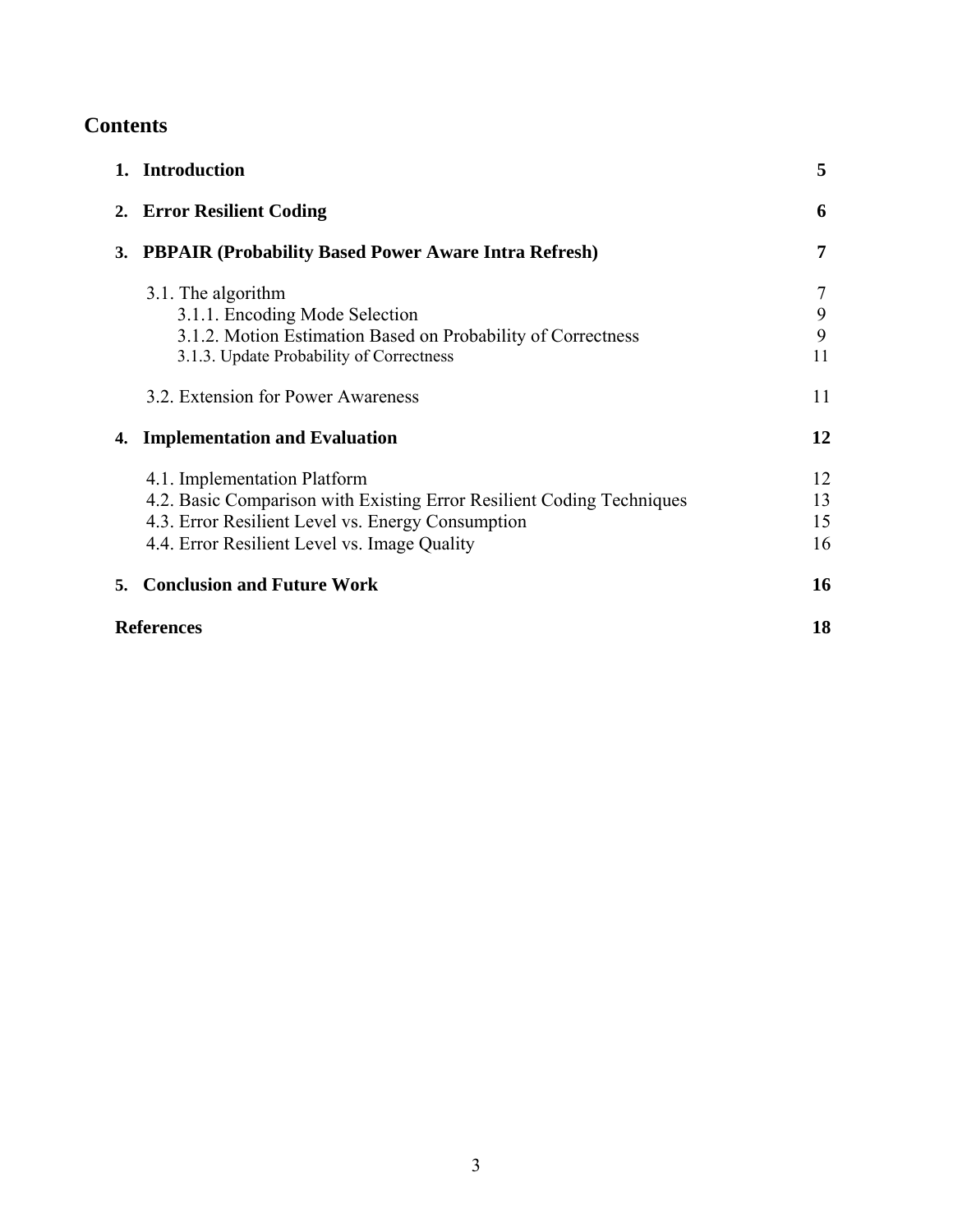# **List of Figures**

|    | 1. A typical video communication system                              | 6  |
|----|----------------------------------------------------------------------|----|
|    | 2. PBPAIR error resilient coding                                     | 8  |
|    | 3. Motivational example for error resilient ME                       | 9  |
| 4. | Motion vector (MV) and related MBs                                   | 10 |
| 5. | Pseudo code for encoding mode selection                              | 11 |
| 6. | Experimental setup for power measurement                             | 12 |
|    | 7. Comparison between PBPAIR and existing error resilient techniques | 13 |
|    | (a) Average PSNR                                                     |    |
|    | (b) Number of bad pixels                                             |    |
|    | (c) Encoded file size                                                |    |
|    | (d) Encoding energy consumption                                      |    |
|    | 8. Comparison between PBPAIR and existing error resilient techniques | 14 |
|    | (a) PSNR variation                                                   |    |
|    | (b) Frame size variation                                             |    |
|    | 9. Trade-offs on varying PLR and Intra Th                            | 15 |
|    | (a) Number of intra MBs                                              |    |
|    | (b) Encoded file size                                                |    |
|    | (c) Encoding energy consumption in the case of iPAQ                  |    |
|    | (d) Encoding energy consumption in the case of Zaurus                |    |
|    | 10. Error resilient level vs. image quality                          | 16 |
|    | (a) PSNR on varying PLR and Intra Th                                 |    |
|    | (b) Number of bad pixels on varying PLR and Intra Th                 |    |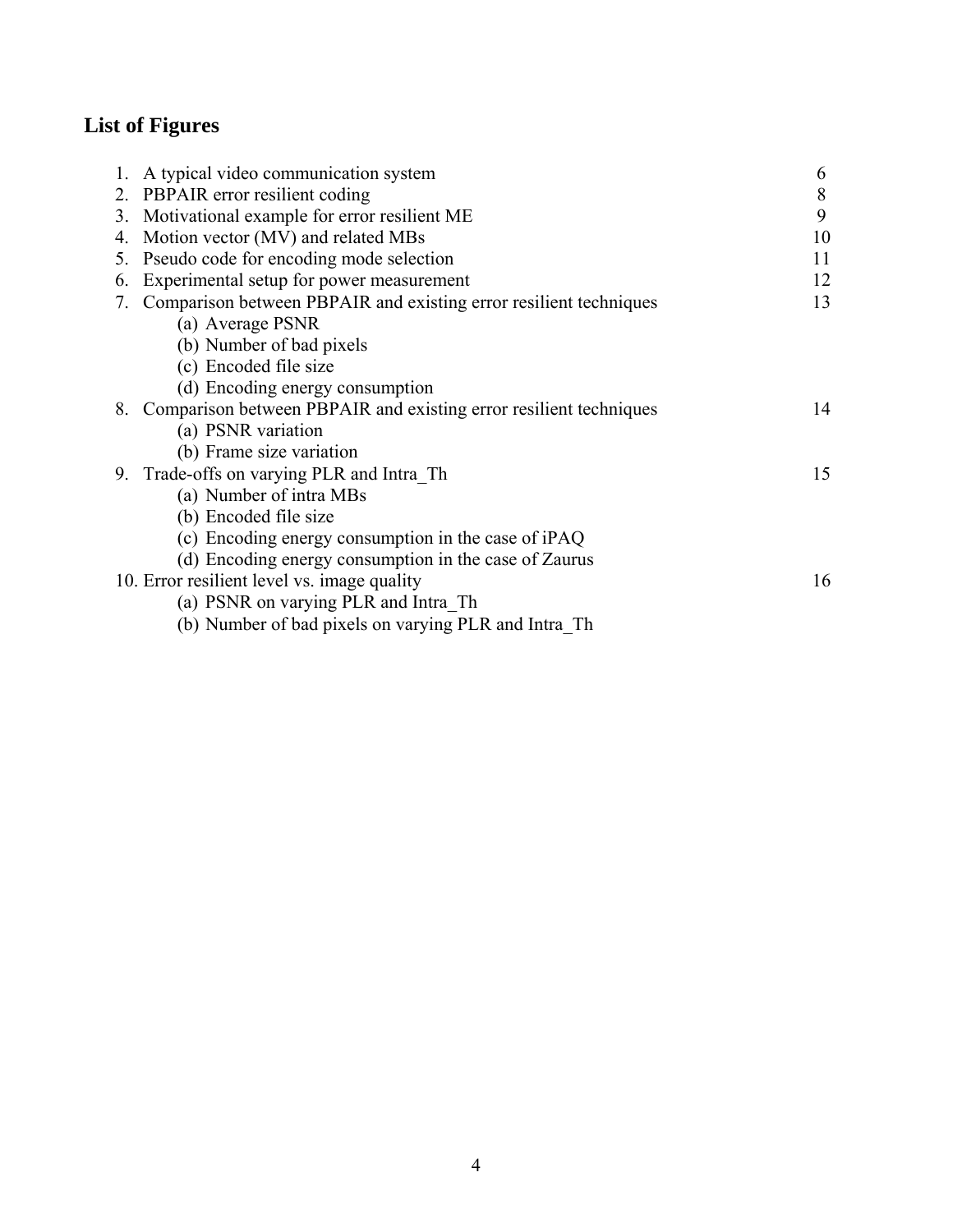### **1. INTRODUCTION**

 $\overline{a}$ 

Recent advances in technology enable mobile handheld devices to be equipped with wireless interfaces and there will be growing demand for high quality mobile multimedia communications. However, wireless multimedia communications in the mobile handheld environment face several challenges, including high error rate, bandwidth variations, and limitations of the mobile devices such as battery lifetime constraints and the low CPU computation capability. To overcome the bandwidth limitation, there are several existing video coding techniques developed, for example, H.263 and MPEG, to compress raw video sequences to encoded bitstreams. These video encoding techniques exploit spatial and temporal correlation to achieve a high compression ratio, but they are usually unaware about the device status and the network conditions during the coding process. Therefore, multimedia data encoding requires a large amount of information, leading to high computation and communication energy consumption, and transmitting multimedia data over wireless networks can be very unreliable due to packet loss. This problem should be solved with the reasonable compression efficiency with high error resiliency considering resource constraints, which is a crucial factor for the real-time multimedia communication over error prone and lossy network using mobile handheld devices.

Video communication over unreliable networking environments is challenging since data loss and corruption from several reasons such as traffic congestion and physical channel failure affect video quality severely unless a guaranteed quality of service (QoS) is available between the source and the destination. Also, the spatio-temporal prediction encoding and variable length coding (VLC) of the source coding cause error propagation. Since spatiotemporal prediction requires the previous frame to reconstruct the current frame, a single error can lead to consecutive errors in the following frames. Likewise, because of VLC, a single bit error causes the decoder to lose a synchronization point that makes the following bits useless. Therefore, a variety of techniques have been proposed to enhance the resilience of the video data encoding against the packet errors [1, 2]. The most well recognizedmethod is to insert intra-coding<sup>1</sup> to mitigate the effect of error propagation in a predictive video compression algorithm [3, 4, 5, 6]. However, inserting intra-coding influences compression efficiency adversely since it tends to increase total length of the encoded bitstream. From this observation, the prior studies on error resilient video encoding mainly tried to find out a solution that maximizes bitstream robustness with low bit rate. Meanwhile, as mobile devices increasingly have video communication functionality, low power encoding has become important. Several encoding schemes have been proposed to reduce energy consumption for multimedia applications [9, 10, 11, 12]. However, these studies dealt with either error resilience or low power issues independently. We believe it is critical for both issues to be addressed together, especially in the context of energy-constrained mobile devices.

In this paper, we propose a new energy-efficient, error-resilient encoding scheme. Especially, we note the dual role of intra-coding: not only does intra-coding improve error resilience, but it also contributes to reducing encoding energy consumption since it does not require motion estimation (which is the most power consuming operation in a predictive video compression algorithm). Indeed, the system designer will therefore need to evaluate the trade-off between the error resiliency level, compression efficiency, and power consumption. In this paper, we focus our attention on this tradeoff. Specifically, we (i) propose PBPAIR (Probability Based Power Aware Intra Refresh), a new energy-efficient and error-resilient encoding scheme, based on the network condition and the image content, (ii) implement our scheme as well as other existing error resilient encoding schemes on an H.263 codec, (iii) extensively compare with other error resilient encoding schemes in the context of error resiliency vs. encoding efficiency (both bit rate and energy consumption), and (iv) evaluate the trade-offs between the error resiliency level, compression efficiency, and energy consumption on top of real implementation platform. Our performance results indicate that PBPAIR saves as much as 17% to 34% energy compared with other error resilient techniques allowing faster error recovery than the previous approaches.

This paper is organized as follows. In the next section, we briefly review previous work on error resilient

<span id="page-4-0"></span><sup>&</sup>lt;sup>1</sup> For every macro block in a predictive frame (P-frame), the encoder decides whether it already knows this block from the preceding frame or whether it's completely new. In the former case, it only encodes the differences (*inter* mode). In the latter case, it encodes the whole macro block (*intra* mode). Every macro block in an intra frame (I-frame) should be encoded in *intra* mode.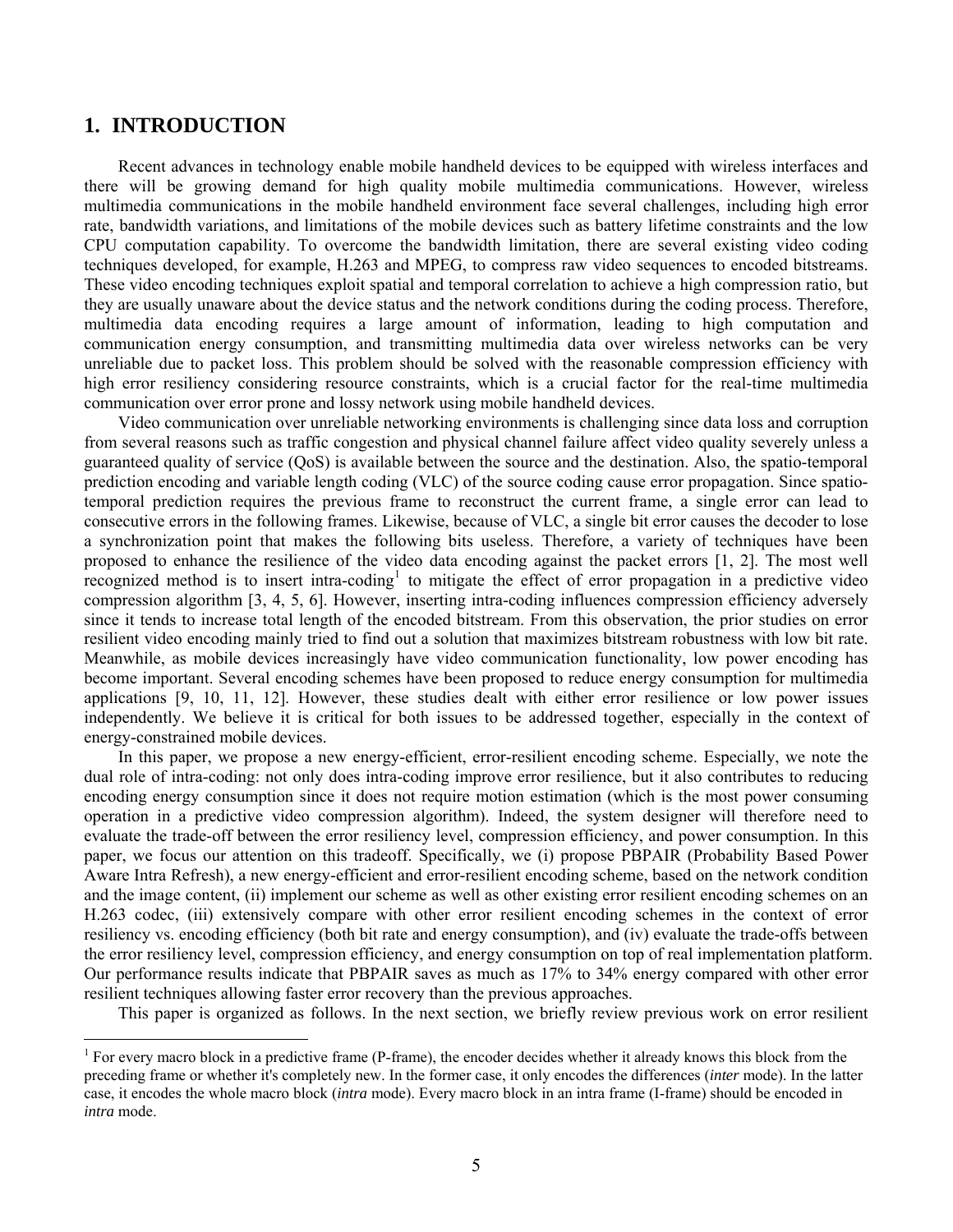coding schemes. In Section 3, we state the problem we are addressing and the proposed technique will be discussed extensively. Section 4 presents experimental setup and results. In Section 5 we draw conclusions and comment on possible extensions of this work.

### **2. ERROR RESILIENT CODING**



**Figure 1. A typical video communication system**

Figure 1 shows a typical video communication system. The orignal video is first compressed by a video encoder and the encoded bit stream is then multiplexed and packetized. After packetization, the bit stream usually undergoes a channel coding stage unless the network guarantees error free transmission. At the receiver end, the transmitted bit stream should be decoded to reconstruct the original video. Therefore, it is important to devise video encoding schemes that can make the compressed bit stream resilient to transmission errors since, in practice, current network environments only support lossy data transfer. Error control can be carried out at different levels from the application (codec) layer to the network transport layer. A good survey on error resilient coding techniques for real-time video communication can be found in [1, 2]. At the network transport layer, channel coding such as forward error correction (FEC) and automatic repeat request (ARQ) are applicable. However, these methods cannot guarantee complete recovery from errors and the decoder may still experience erroneous data streams. To make matters worse, these errors propagate throughout the subsequent frames since encoding is based on the difference between successive frames. To reduce these effects, the encoder should consider errorresilience and generate more robust bitstream that will not be affected by transmission losses.

The most intuitive way to produce a robust bitstream is to insert intra frames (I-frames) periodically. In this group of picture (GOP) structure, one GOP is treated as an independent decodable entity. In other words, an Iframe serves as a refresh which cleans up any errors that have been propagated in the video sequence. However, Iframes are usually much larger than predictively coded frames (P-frames). This leads to several transmission problems such as buffer overflow, higher delay and link congestion due to periodic peaks in the bit rate. Moreover, I-frames are much more sensitive to errors in the sense that loss of an I-frame significantly degrades the quality of the reconstructed image of the following P-frames. Techniques to overcome these problems are adaptive intra refresh (AIR)[5, 6] and progressive group of picture (PGOP)[3, 4]. AIR and PGOP scheme insert intra-coded macro blocks (MBs) to enhance the robustness of the encoded bitstream. AIR updates the specified number of MBs that have higher difference from the corresponding MBs in the previous frame while PGOP refreshes intracoded MBs on a column-by-column basis from left to right. Both of them eliminate the need for I-frames which means the burden of refreshing is distributed throughout all the frames, thereby producing a much smoother output rate and enhanced robustness to errors.

Nevertheless, these approaches focus only on enhancement of image quality ignoring resource constraints such as power consumption. However, resource constraints need to be managed effectively while ensuring the integrity of the image quality during video communication using mobile handheld devices. Indeed, since handheld devices (e.g. PDAs and cell phones) have limited power budget of a battery that directly affects the computational resources available for the application, there is a critical need to manage video quality within this resource budget. Therefore, in this paper we propose a new error resilient encoding technique, named PBPAIR (Probability Based Power Aware Intra Refresh) that can run at various operating points in accordance with resource constraints.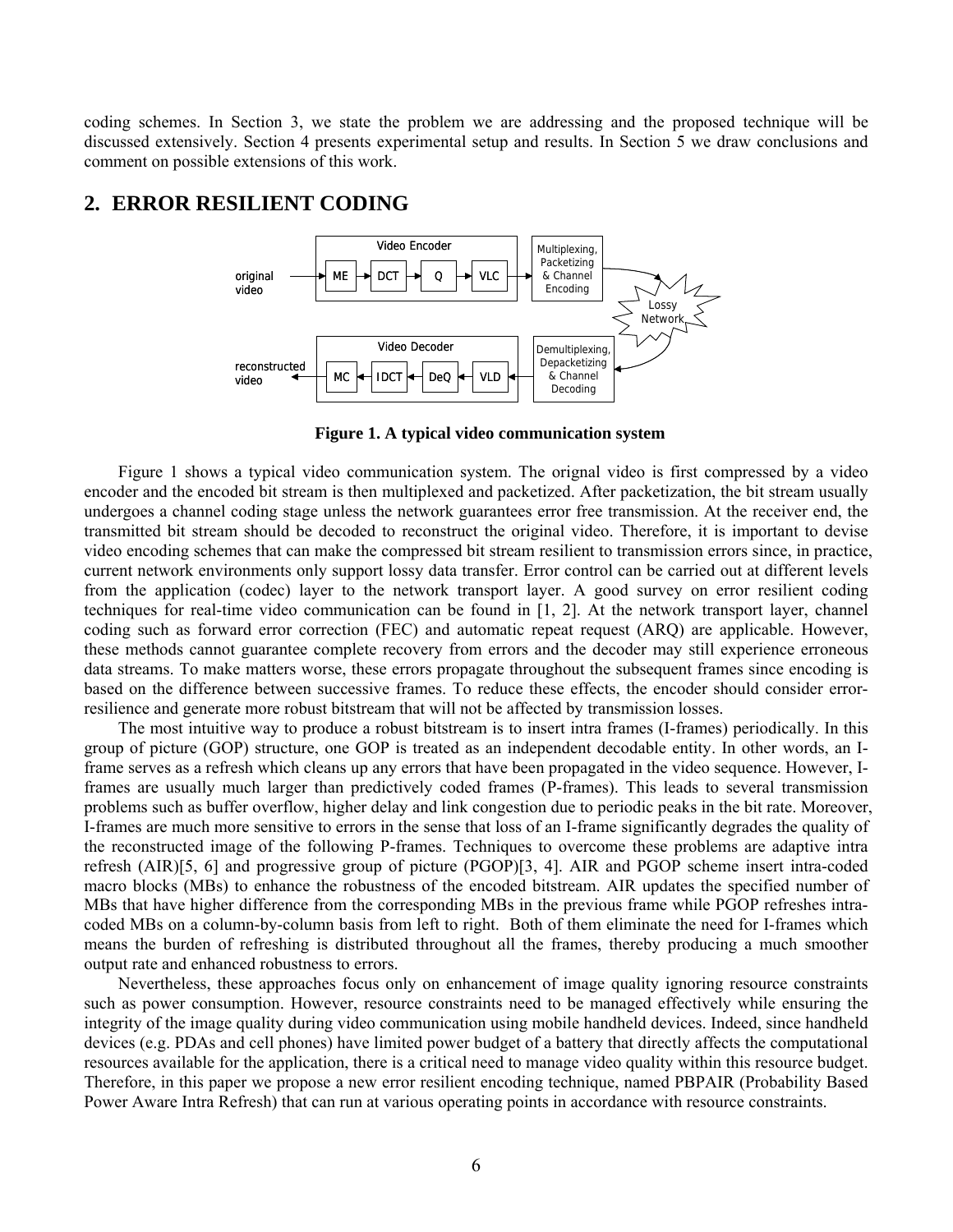### **3. PBPAIR (PROBABILITY BASED POWER AWARE INTRA REFRESH)**

GOP inserts an I-frame to refresh the video data while AIR and PGOP insert intra-coded MBs after the motion estimation (ME) process in Figure 1 to alleviate the effect of error propagation in a predictive video compression algorithm. AIR inserts a pre-defined number of intra-coded MBs with the highest sum of absolute differences (SAD) or mean square error (MSE) values from the ME output. Even though PGOP inserts a predefined number of columns of intra-coded MBs, PGOP also uses the ME output to generate stride back  $MBs<sup>2</sup>$  $MBs<sup>2</sup>$  $MBs<sup>2</sup>$  to enhance image quality. Note that AIR puts emphasis on the content awareness since it encodes the most active part of the frame while PGOP mainly pays attention to the network status since it adapts the number of columns to be encoded as intra MBs based on packet loss rate (PLR). However, probability based power aware intra refresh (PBPAIR), which we describe in the next subsections, is integrated into the ME process to determine the motion vector (content awareness); we therefore eliminate the unnecessary ME process based on PLR (network status awareness) and thereby reduce the encoding energy consumption.

#### **3.1 The algorithm**

For quantitative analysis, we denote each macro block (MB), the probability of correctness of the corresponding MB, and the network packet loss rate as  $m_{i,j}^k$ ,  $\sigma_{i,j}^k$ , and  $\alpha$ , respectively. Consider a quarter common intermediate format (QCIF) image, a video conferencing format with each frame containing 144 lines and 176 pixels per line: this means 9x11 MBs  $m_{i,j}^{k}$  ( $0 \le i < 9, 0 \le j < 11$ ) with 16x16 pixels in a QCIF frame. Hence, we introduce a 9x11 matrix  $C_k$  that contains the probability of correctness  $\sigma_{i,j}^k$  of the corresponding MB  $m_{i,j}^k$  in the *k*-th QCIF video frame as follows.

$$
C_k = \begin{bmatrix} \sigma_{0,0}^k & \sigma_{0,1}^k & \cdots & \sigma_{0,10}^k \\ \sigma_{1,0}^k & \sigma_{1,1}^k & \cdots & \sigma_{1,10}^k \\ \vdots & \vdots & & \vdots \\ \sigma_{8,0}^k & \sigma_{8,1}^k & \cdots & \sigma_{8,10}^k \end{bmatrix}
$$

We also introduce a user-defined parameter *Intra. Th* that captures user expectation about the error resiliency level. A higher *Intra\_Th* value indicates a higher user expectation about bitstream robustness.

Figure 2 illustrates the flow of our algorithm. At the beginning, we start with an error free image frame. As time goes by, PBPAIR re-evaluates the probability of correctness of each macro block to decide encoding mode and to find best matching macro block from the previous frame. The encoding mode selection is done by comparison between probability of correctness of a MB and a given threshold value *Intra\_Th.* A MB with lower probability of correctness than *Intra\_Th* should be encoded as intra MB since the *Intra\_Th* values can be considered as requested error resiliency level. In other words, we can skip motion estimation in this case. For a MB that is determined to be encoded as an inter-coded macro block, motion estimation based on our heuristic that considers both network condition and image content is required. Thus, our approach is integrated into the encoding process in two ways: (i) encoding mode selection and (ii) motion estimation.

<span id="page-6-0"></span><sup>&</sup>lt;sup>2</sup> In order to prevent errors that may propagate across the column being refreshed, PGOP proposes to augment the refresh process to trap these propagations by refreshing the affected MBs. They call this as stride back.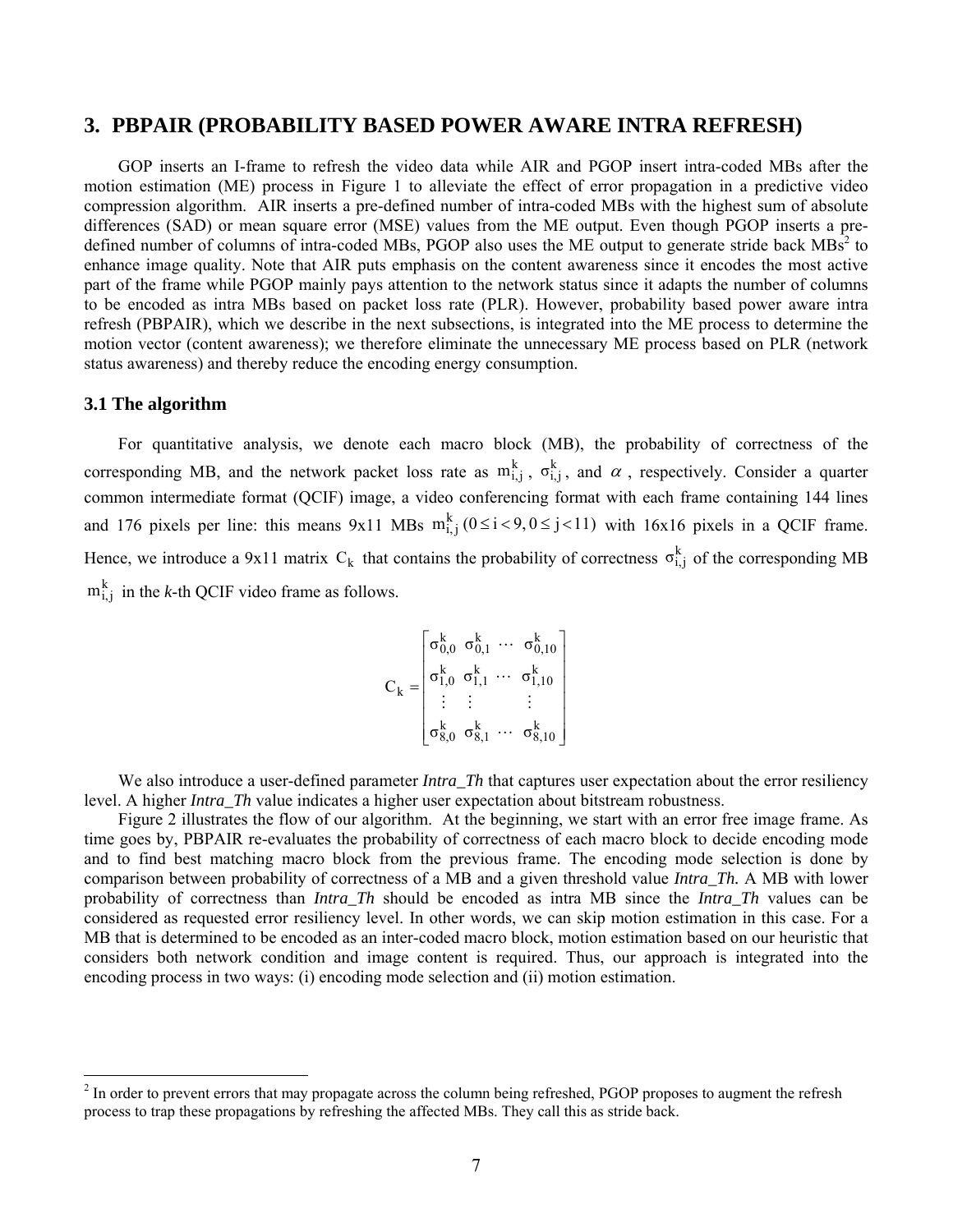

**Figure 2. PBPAIR error resilient coding**

Now we consider the status of network that can be expressed as packet loss rate (PLR) and user expectation (*Intra\_Th*) in encoding mode selection before motion estimation (ME). The first observation here is that the image quality is guaranteed while satisfying a given constraint. However, more important contribution of this work is that PBPAIR provides various operating points in terms of image quality and resource constraints. Note that PBPAIR can operate in various manners according to a given set of constraints. If a user defines *Intra\_Th* value approaches zero which means a user puts emphasis on compression efficiency, PBPAIR operates as if there is no error resilience feature at all. On the other hand, if user defined *Intra\_Th* value equals to one, PBPAIR generates all macro blocks as intra macro block. The higher *Intra\_Th* by which a user expects higher image quality, the more intra macro blocks will be generated. Similarly, as packet loss ratio (PLR) grows, more intra macro blocks should be generated to guarantee performance requirement specified by *Intra\_Th*.

We illustrate our contributions in more detail through our experimental results in Section 4. In the following subsections, we discuss our heuristic extensively. Firstly, we address our heuristic for encoding mode selection and motion estimation considering error probability of each macro-block as well as SAD based on probabilistic model. Then, we will explain how to update probability of correctness of current frame based on that of previous frame to re-evaluate robustness of current encoded bitstream.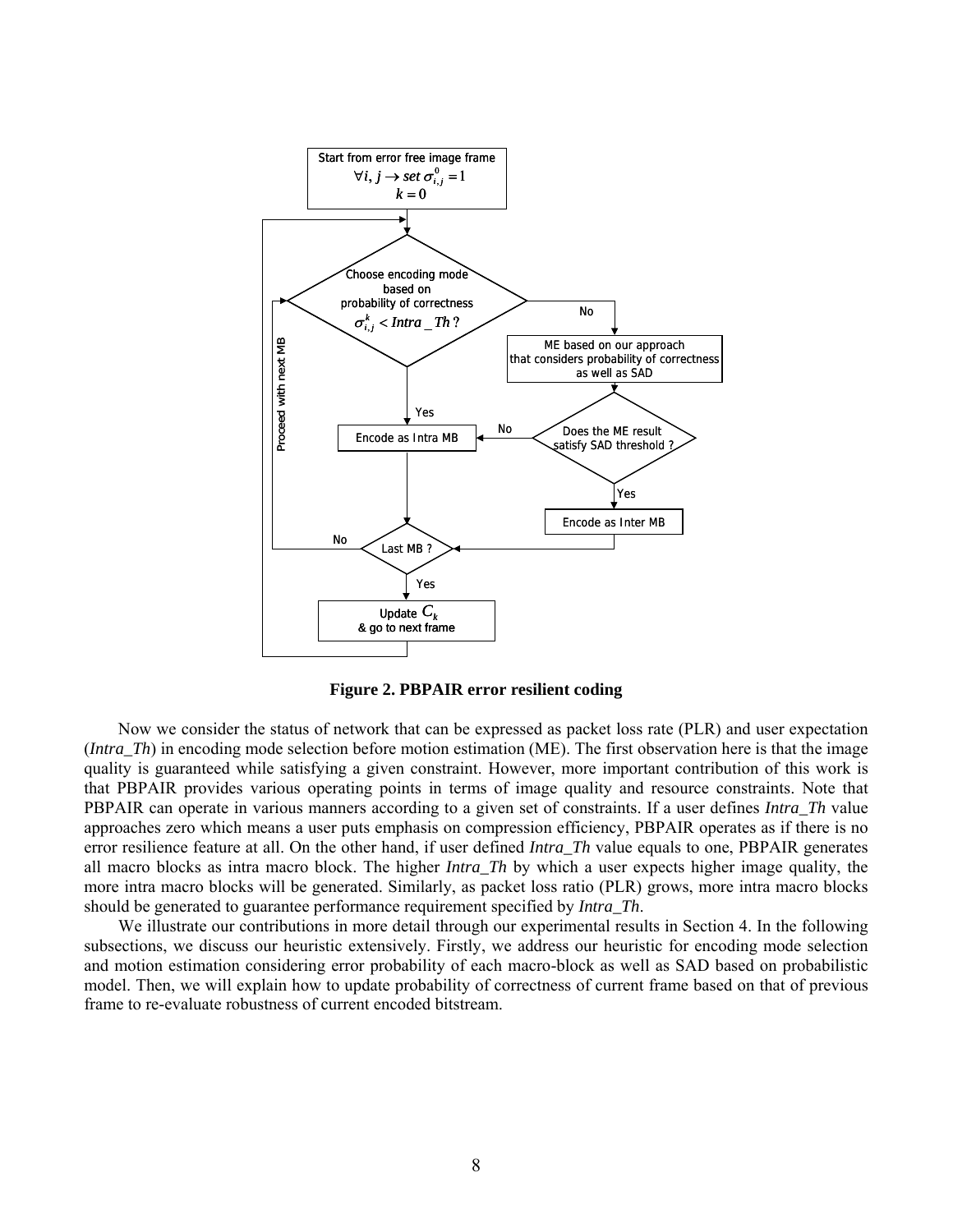#### **3.1.1. Encoding Mode Selection**

Let us start with the first issue: how to use probability of correctness in encoding mode selection. As described in Figure 2, we can simply encode a MB as an intra-coded MB if it has lower probability of correctness than a given threshold value *Intra\_Th*. The MB with low probability of correctness indicates that it is vulnerable to error propagation since that particular MB has already experienced a sufficient amount of inter-coding up to that point. We do not even have to go through motion estimation in this case. Note that this early decision improves total performance in terms of encoding time and energy, since motion estimation is very computation intensive in video compression.

#### **3.1.2. Motion Estimation Based on Probability of Correctness**

As we mentioned in Figure 2, PBPAIR not only eliminates unnecessary computation required by motion estimation with early decision based on a probabilistic model, but also considers the probability of correctness in motion vector selection. Once a MB is determined to be encoded as inter MB, then motion estimation is required. In general, the motion estimation that generates the motion vectors to determine best matching block between the previous and current frame is solely based on the sum of absolute differences (SAD). As a result, a macro block with the smallest SAD value is chosen as a reference macro block regardless of error probability caused by packet loss during transmission.



**Figure 3. Motivational example for error resilient ME**

Figure 3 illustrates the basic idea of our motion vector selection as a motivational example. Assume that there are three candidates for a reference macro block as shown in Figure 3. MB (1) has the lowest SAD value and probability of correctness among the candidates while MB (3) has the highest SAD value and probability of correctness. If we do not consider the network packet loss, we will simply choose MB (1), the candidate with the lowest SAD value. Now, assume that MB (1) is damaged during transmission. In that case, a motion vector based on only the SAD value will choose the damaged macro block as a reference block which means image quality for that macro block will be degraded. This conventional approach results in low image quality if there is an error in the previous frame. Therefore, we should consider the influence of the network packet loss in the ME process.

To take network packet loss into account, we revise the SAD formulation to propose Formula (1) which subsumes probability of correctness and image difference (SAD):

MV\_preference = F(C<sub>k-1</sub>, SAD)  
\n= 
$$
\begin{cases}\n\text{weight} \times \text{normalize}\{\min(\sigma^{k-1} \text{ of related MBs})\} + \min(\frac{SAD\_Th}{SAD}, 1) & \text{if } (\alpha + \text{Intra\_Th}) < 1 \\
\text{INT\_max} - SAD & \text{otherwise}\n\end{cases}
$$
\n(1)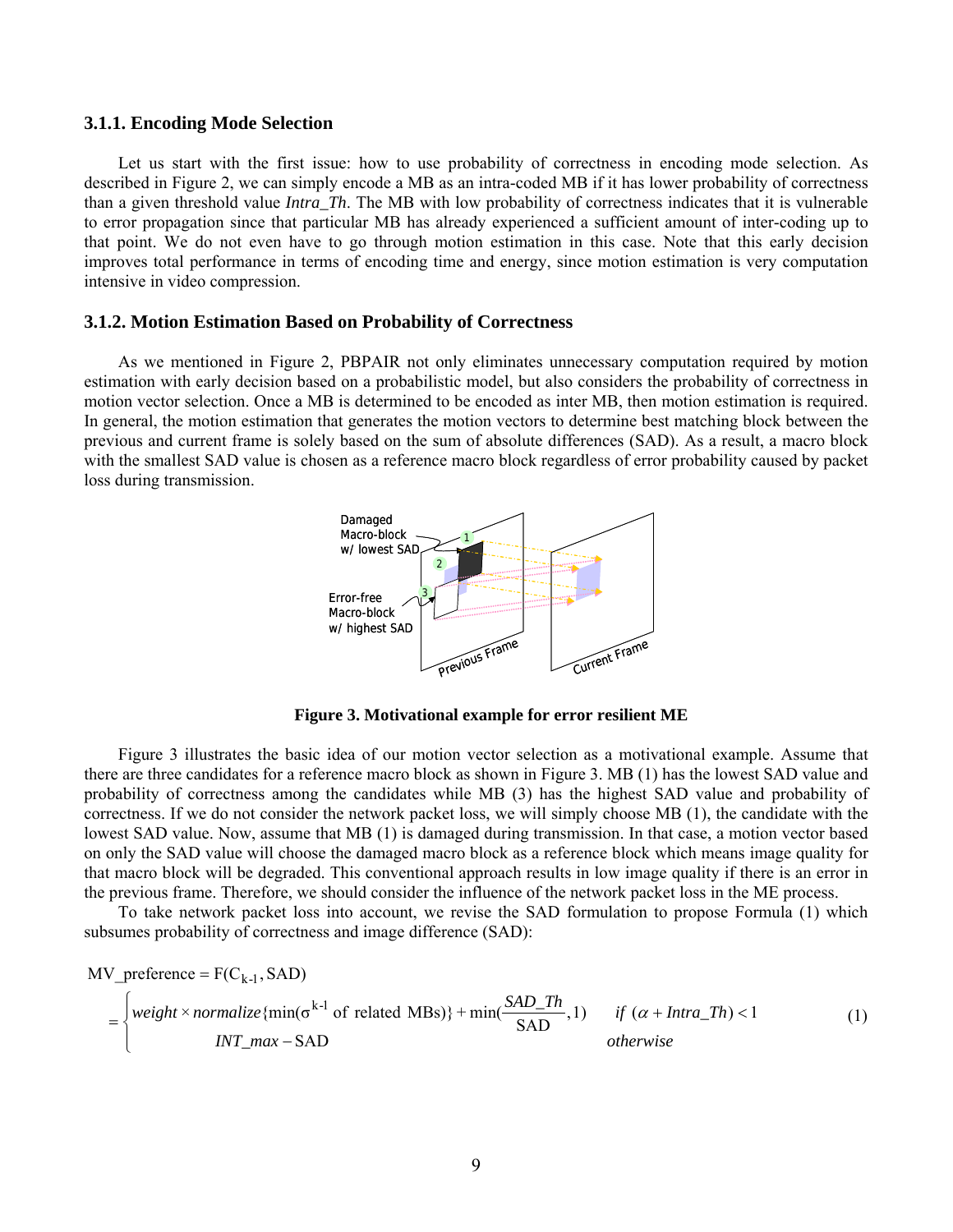The Formula (1) indicates that we choose a motion vector with higher probability of correctness and lower SAD value. This new preference value is a function of  $C_{k-1}$  and SAD between a current MB and a candidate MB where  $C_{k-1}$  indicates the matrix for the probability of correctness of the previous frame.



**Figure 4. Motion vector (MV) and related MBs**

For example, if the motion vector equals to (-4, -4), as shown in Figure 4, the related MBs of  $m_{i,j}^k$  are  $m_{i-1,j-1}^{k-1}$ ,  $m_{i-1,j}^{k-1}$ ,  $m_{i,j-1}^{k-1}$  and  $m_{i,j}^{k-1}$ . Then, we will use the minimum value among  $\sigma_{i-1,j-1}^{k-1}$ ,  $\sigma_{i-1,j}^{k-1}$ ,  $\sigma_{i,j-1}^{k-1}$ , and  $\sigma_{i,j}^{k-1}$  since any packet loss among these MBs will degrade the image quality of  $m_{i,j}^k$ . Also, we need to normalize the probability of correctness since PBPAIR, as illustrated by Figure 2, simply encodes a MB with lower probability of correctness than a given *Intra\_Th* as an intra coded MB. Hence, at this moment the probability of correctness  $\sigma_{i,j}^{k-1}$  should be larger than *Intra\_Th*. As a result, the range of  $\sigma_{i,j}^{k-1}$  is now approximately  $Intra\_Th < \sigma_{i,j}^{k-1} < 1-\alpha$ . A simple calculation leads to the following inequality (2).

$$
0 < \frac{(\sigma_{i,j}^{k-1} - Intra\_Th)}{(1 - \alpha - Intra\_Th)} < 1
$$
\n
$$
(2)
$$

Instead of using  $\sigma_{i,j}^{k-1}$ , we use  $\frac{1}{(1 - \alpha - Intra - Th)}$  $(\sigma_{i,j}^{k-l} - Intra\_Th)$ *Intra Th Intra Th*  $-\alpha$  – −  $\frac{a}{\alpha - Intra}$   $\frac{a}{\alpha}$  as the normalized value in equation (1). In the case that

(<sup>α</sup> + *Intra\_Th*) ≥1, the bottom formula of Equation (1) explains our heuristic that selects a lower SAD value. For all experiments, we use one as weight for correctness in Equation (1). Finding more accurate weight value for correctness can improve our heuristic. For example, if the PLR is high, then we can emphasize the probability of correctness over the SAD.

To summarize our decision process, Figure 5 shows the pseudo code for PBPAIR encoding mode selection. The inequality  $((SAD_{mv} - SAD_{m}) > SAD_{self})$  is used in P-frame encoding to evaluate the encoding efficiency before we actually encode the MB with generated motion vector. The term  $SAD_{mv}$  means  $SAD$  value between the current MB and the reference MB corresponding to the motion vector MV while SAD<sub>self</sub> means the deviation of the pixel value in the current MB itself. If the difference between  $SAD_{mv}$  and  $SAD_{self}$  is not sufficient, then inter encoded MB probably will generate more bits than intra encoded MB. Therefore, in that case the MB should be encoded as intra MB.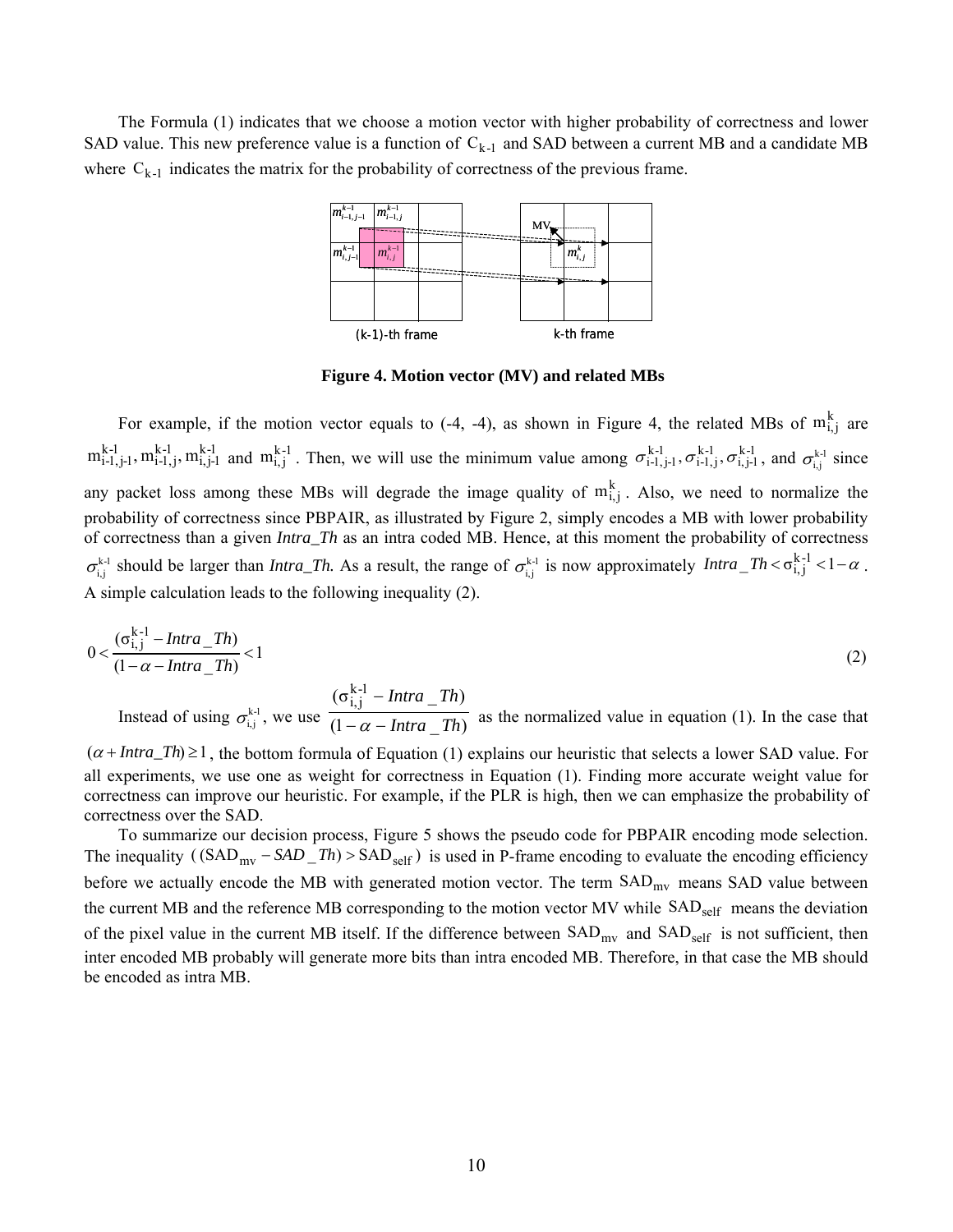**ENCODING\_MODE\_SELECTION**  $(C_{k-1}, \alpha, Intra\_Th)$ **if**  $(\sigma_{i,j}^{k-1} < Intra\_Th)$  **then** Encoding as INTRA macro block **else** { Select motion vector using Equation (1) **if** (  $(SAD_{mv} - SAD_{m}Th) > SAD_{self}$  ) then Encoding as INTRA macro block } ============================================

============================================

#### **Figure 5. Pseudo code for encoding mode selection**

#### **3.1.3. Update Probability of Correctness**

In this section, we will discuss how to generate the correctness matrix of current frame  $C_k$  from that of the previous frame  $C_{k-1}$  with a given network packet loss rate  $\alpha$  and a motion vector. In case of *inter* macro block, the matrix for probability of correctness of k-th frame  $C_k$  can be calculated by Formula (3):

$$
\sigma_{i,j}^{k} = (1 - \alpha) \times \min(\sigma^{k-1} \text{ of related MBs}) + \alpha \times (\text{similarity factor by } m_{i,j}^{k-1} \text{ and } m_{i,j}^{k}) \times \sigma_{i,j}^{k-1}
$$
(3)

The first part of Formula (3) explains the situation when the previous frame is transmitted without network packet loss in which case the probability for error-free transmission of previous frame  $(1-\alpha)$  should be multiplied by the minimum probability of correctness of related macro blocks. The remaining part of Formula (3) indicates the situation when the previous frame experiences erroneous transmission such as packet lost or data corruption whose probability can be expressed by packet loss rate (PLR)  $\alpha$ . The similarity factor depends on which error concealment algorithm we use at the decoder. Even when an image sample or several blocks of a sample are missing due to transmission errors, the decoder can try to estimate them based on the surrounding received samples, by making use of inherent correlation among spatially and temporally adjacent samples. Such techniques are known as error concealment techniques [2]. For instance, if we use a simple copy scheme from the corresponding MB of previous frame, we can calculate the similarity factor from SAD value between macro block  $m_{i,j}^{k-1}$  and  $m_{i,j}^k$ . Note that we can easily adopt various error concealment schemes to our approach by modifying the similarity factor. For *intra* macro block, Formula (3) can be reduced to Equation (4) since this macro block will serve as a refresh.

$$
\sigma_{i,j}^{k} = (1 - \alpha) \times 1 + \alpha \times (similarity factor \text{ btw } m_{i,j}^{k-1} \text{ and } m_{i,j}^{k}) \times \sigma_{i,j}^{k-1}
$$
(4)

#### **3.2 Extension for Power Awareness**

With proper interfacing mechanisms between the codec (encoder/decoder) and the network, PBPAIR can be easily modified to adjust its operations based on the network conditions and user expectation. Considering the equation (3) from section 3.1.3, the probability of correctness of the k-th frame can be approximately expected by the equation (5) if there is no similarity between the consecutive frames and every frame can be encoded as inter frame: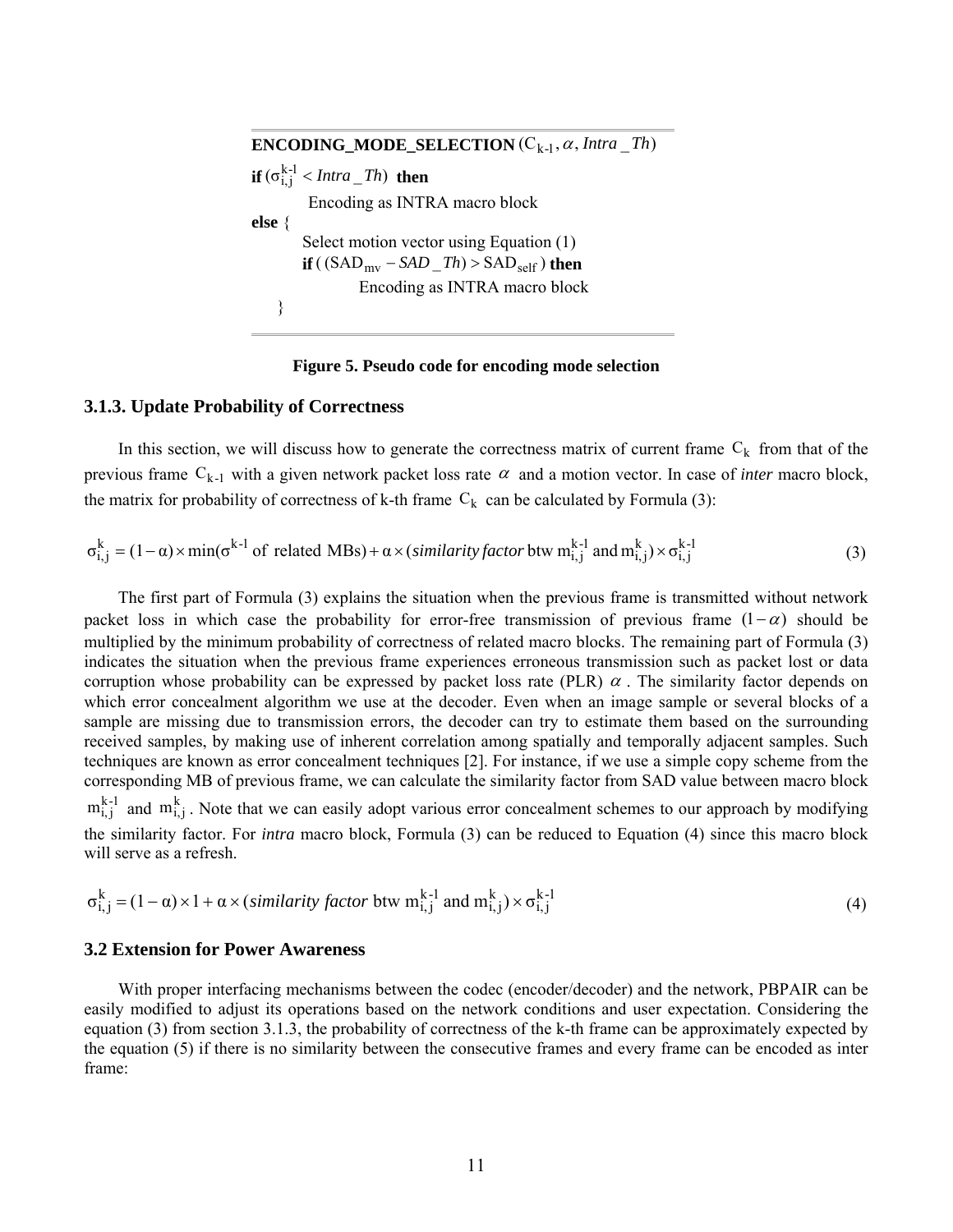$$
\sigma_{i,j}^k = (1 - \alpha)^{k-1} \tag{5}
$$

According to the equation (5), if the PLR ( $\alpha$ ) increases and *Intra\_Th* is fixed,  $\sigma_{i,j}^k$  decreases faster. Therefore, the PBPAIR inserts more intra macro blocks, which will result in the degradation of the encoding efficiency in terms of bit rate with less encoding energy. However, more intra macro blocks can guarantee the same level of error resiliency even though the PLR becomes higher. Furthermore, adapting (in this case, decreasing) the *Intra. Th* by the amount of the PLR increase can generate similar number of intra macro blocks. Likewise, if PLR decreases, we can increase the *Intra\_Th* to encode with similar number of intra macro blocks. Note that more intra macro block represents higher error resiliency, less energy consumption, and less encoding efficiency.

This flexibility enables PBPAIR to have power awareness in the sense that it can adaptively change its operation points either to guarantee image quality within a given power constraint or to minimize power consumption with satisfying a given image quality constraint. Based on the feedback information from the network, PBPAIR can be extended to adjust *Intra\_Th* parameter to maximize error resilient level within current residual energy constraint. Likewise, with a given image quality level, PBPAIR can be extended to minimize energy consumption by adapting parameters.

## **4. IMPLEMENTATION AND EVALUATION**

In this section, we evaluate the performance of PBPAIR through extensive experiments including power measurement on PDAs. Firstly, we compare our approach with existing error resiliency techniques: PGOP, GOP, and AIR. We present two sets of experiments: (a) the effect of error resiliency with respect to energy consumption, and (b) the variation of image quality with respect to error resiliency.

#### **4.1. Implementation Platform**

We have implemented a PBPAIR on the H.263 encoder [7] using fixed-point arithmetic since the PDAs that we used do not have a floating point unit. We assigned 10 bits for probability of correctness  $(\sigma)$ , inverse SAD, and MV preference. We assume that a simple copy scheme is used for error concealment at the decoding side. However, as we mentioned earlier, we can easily adopt various error concealment schemes by modifying the similarity factor in Equations (3) and (4). Note that we use a uniform distribution of frame discard to generate the packet loss pattern. For simplicity, but without loss of generality, we use the frame loss rate to denote the network packet loss rate. For data transfer, we use the real time protocol (RTP) [8] and the variable-size encoded output of each frame is contained by a single packet as long as it does not exceed the maximum transfer unit (MTU).



**Figure 6. Experimental setup for power measurement**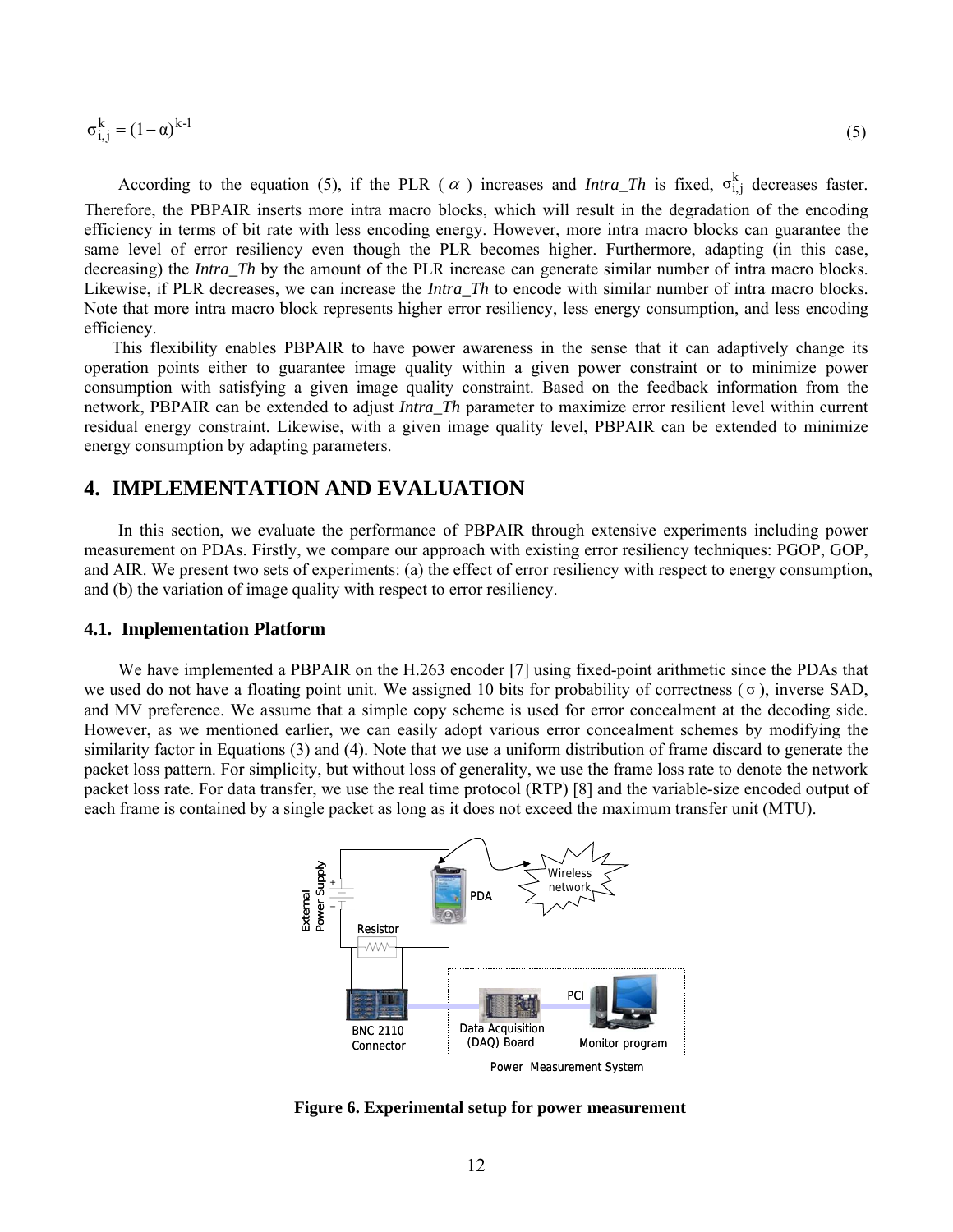For power measurement, hardware platform setup in Figure 6 is used. We removed the internal battery from the PDA to measure the power consumption. All our measurements were made using a National Instruments PCI DAQ (data acquisition) board to sample the voltage drop across the resistor at 1000 samples/second. We also use two different PDAs to verify our technique: The first one is HP iPAQ H5555 with an Intel 400 MHz XScale processor with 128 MB SDRAM, 48 MB Flash ROM and integrated wireless. In the case of H5555, we installed Familiar 0.7.2 [13] with GPE environment as an operating system. The second one is Sharp Zaurus SL-5600 with an Intel 400 MHz XScale processor with 32 MB SDRAM, 64 MB Flash ROM, and external Belkin Compactflash F5D6060 wireless card. Sharp SL-5600 is powered by Linux and Java based embedded OS and the Qtopia environment for application development platform [14]. Display size for both of them is 240x320. All subsequent energy graphs depict the active energy, i.e., the total energy minus the idle energy. The results obtained allow us to derive the energy costs for encoding executions.

### **4.2. Basic Comparison with Existing Error Resilient Coding Techniques**

In this section, we compare existing error resilient techniques with PBPAIR to show the performance of our work. Comparison is done with GOP, AIR [5, 6], and PGOP [3, 4].



**Figure 7. Comparison between PBPAIR and existing error resilient techniques such as PGOP, GOP, and AIR, where PLR is assumed to be 10%: (a) the average PSNR (b) the number of bad pixels as an image quality measure (c) the encoded file size (d) the encoding energy consumption using iPAQ as a performance measure (image source: FOREMAN.QCIF, AKIYO.QCIF, and GARDEN.QCIF, 300 frames)**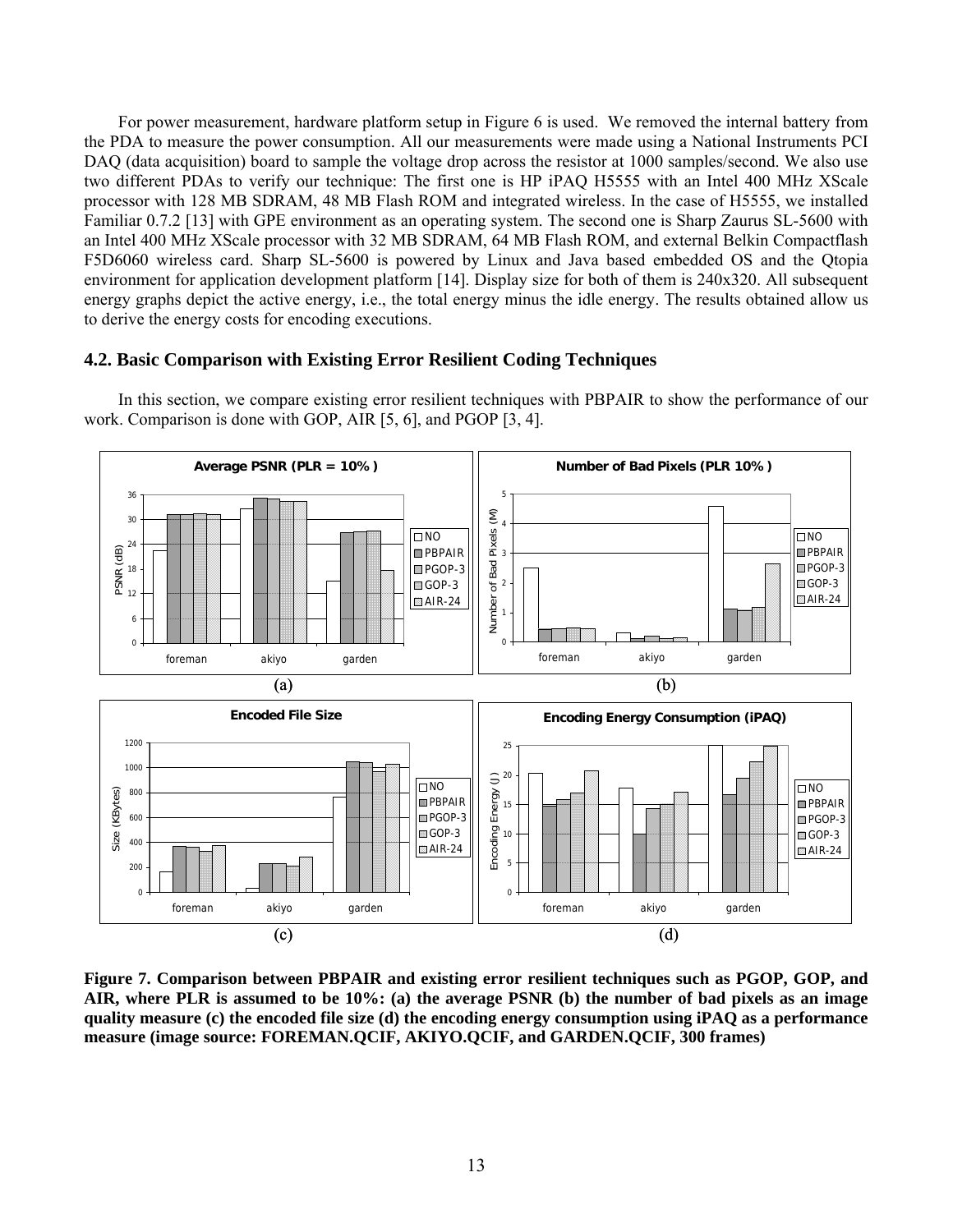Figure 7(a) and (b) demonstrate the image quality on varying different parameters with several existing error resilient coding techniques, where PLR is assumed to be 10%. *NO* represents that we encode without considering any error resiliency. *PGOP-N* indicates PGOP with N-columns refresh. In other words, N-columns from left to right in a frame should be always encoded as intra MBs to enhance robustness of bitstream. On the other hand, *GOP-N* represents I:P ratio I:N where N is the number of P-frames per a single I-frame and *AIR-N* represents AIR with N intra MBs with the highest SAD values. We use the peak signal-to-noise ratio (PSNR) and number of bad pixels as image quality metric. We will discuss about image quality metric in section 4.4 in more detail. We choose *Intra\_Th* that gives similar compression ratio with PGOP-3, GOP-3, and AIR-24 as shown in Figure 7(c). **Figure 7 clearly shows that PBPAIR can generate same quality of compressed image with less encoding energy consumption since our scheme skips motion estimation more frequently.** Even though PGOP also skips motion estimation for the specific MBs in the refreshing column, it still requires motion estimation for stride back MBs. This overhead will be larger with a small number of column refresh. In case of GOP, the image quality and encoding energy consumption should be similar with PGOP. In this experiment, GOP always generates a slightly smaller bitstream than other schemes because GOP generates fewer intra MBs. Hence, if we can adjust GOP to generate similar encoded file size, then the image quality and encoding energy consumption will be similar with PGOP except the overhead of stride back. Lastly, AIR consumes a similar amount of the encoding energy without any error resilient scheme since AIR decides encoding mode after motion estimation. PBPAIR reduces energy consumption due to early decision in MB mode selection and generates a robust and even bitstream against network packet loss based on the probabilistic model.



**Figure 8. Comparison between PBPAIR and existing error resilient techniques such as PGOP, GOP, and AIR, where PLR is assumed to be 10%: (a) PSNR variation (b) frame size variation (image source: FOREMAN.QCIF, 300 frames)** 

Figure 8(a) illustrates PSNR variation according to the network packet loss represented as from *e1* to *e7*. For comparison, we choose *PGOP-1*, *GOP-8*, and *AIR-10* since those schemes generate a similar size of encoded bitstream. It should be pointed out that PBPAIR recovers faster than PGOP and AIR, because our scheme not only has content awareness from the similarity factor but also has network awareness from the probabilistic model of network error. Even though GOP sometimes recovers faster than our scheme, GOP cannot guarantee rapid recovery from errors since GOP inserts an I-frame to refresh erroneous transmission. Thus, when GOP looses an I-frame due to network error, it fails to reconstruct N consecutive P-frames. The error *e7* shows the instance of Iframe loss. Therefore, in the worst case, GOP is able to guarantee error recovery only after N frames. Moreover, Figure 8(b) shows another drawback of GOP: GOP generates an uneven bitstream that is undesirable from a communication perspective. The fact that the encoded frame size generated by GOP fluctuates severely will cause transmission problems such as buffer overflow, higher delay and link congestion due to periodic peaks in bit rate.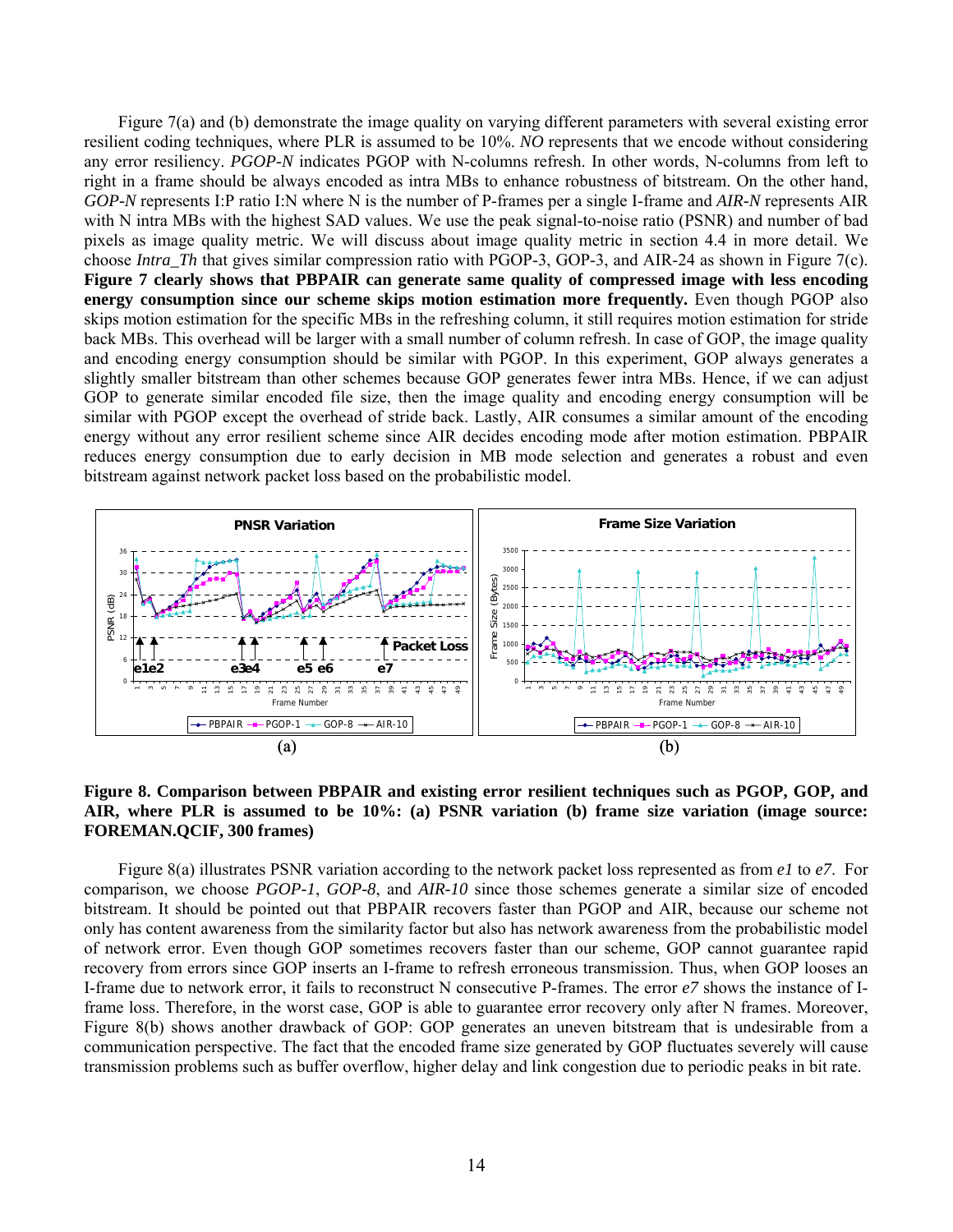

**4.3. Error Resilient Level vs. Energy Consumption** 

**Figure 9. Trade-offs on varying PLR and** *Intra\_Th***: (a) the number of intra MBs (b) encoded file size (c) encoding energy consumption in the case of iPAQ (d) encoding energy consumption in the case of Zaurus (image source: FOREMAN.QCIF, 300 frames)**

Figure 9(a) shows the trade-off in the number of intra macro blocks that directly affect the compressed size with a given PLR and *Intra Th* (recall that an increased number of intra MBs results in a larger compressed bitstream as shown in Figure 9(b)). For this experiment, we encode the FOREMAN.QCIF video clip of 300 frames with a quantization coefficient of 10. The encoding results demonstrate that our probability based error resilient coding can generate an encoded bitstream with various error resiliency levels since inserting more intra MBs leads to a more robust bitstream. Also, considering *Intra Th* is a user-defined parameter that reflects user expectation about the error resiliency level, it should be noted that our algorithm covers all possible error resiliency levels: From *Intra*  $Th = 1$ , (which means a user wants to encode whole frames as intra MBs for maximum error resilience) to *Intra*  $Th = 0$  (indicating that a user wants to encode with maximum compression efficiency, without any error resilience scheme). Besides, PLR equals to zero means we can encode whole frames as P-frames. However, if the PLR approaches 1, we need more Intra MBs to guarantee required robustness. Through Figure 9(c) and (d), we are able to observe the trade-off between error resilient level and encoding energy consumption. We can easily expect that encoding energy consumption will be inversely proportional to the number of intra MBs, since intra coding does not require motion estimation. However, a larger number of intra blocks will result in more transmission due to the larger encoded bitstream. Considering that total energy consumption is composed of encoding energy and transmission energy, this communication overhead may affect the total energy consumption. However, the amount of possible energy reduction affected by this communication overhead is very small compared to that of the encoding tasks running on the PDA, since currently the wakeup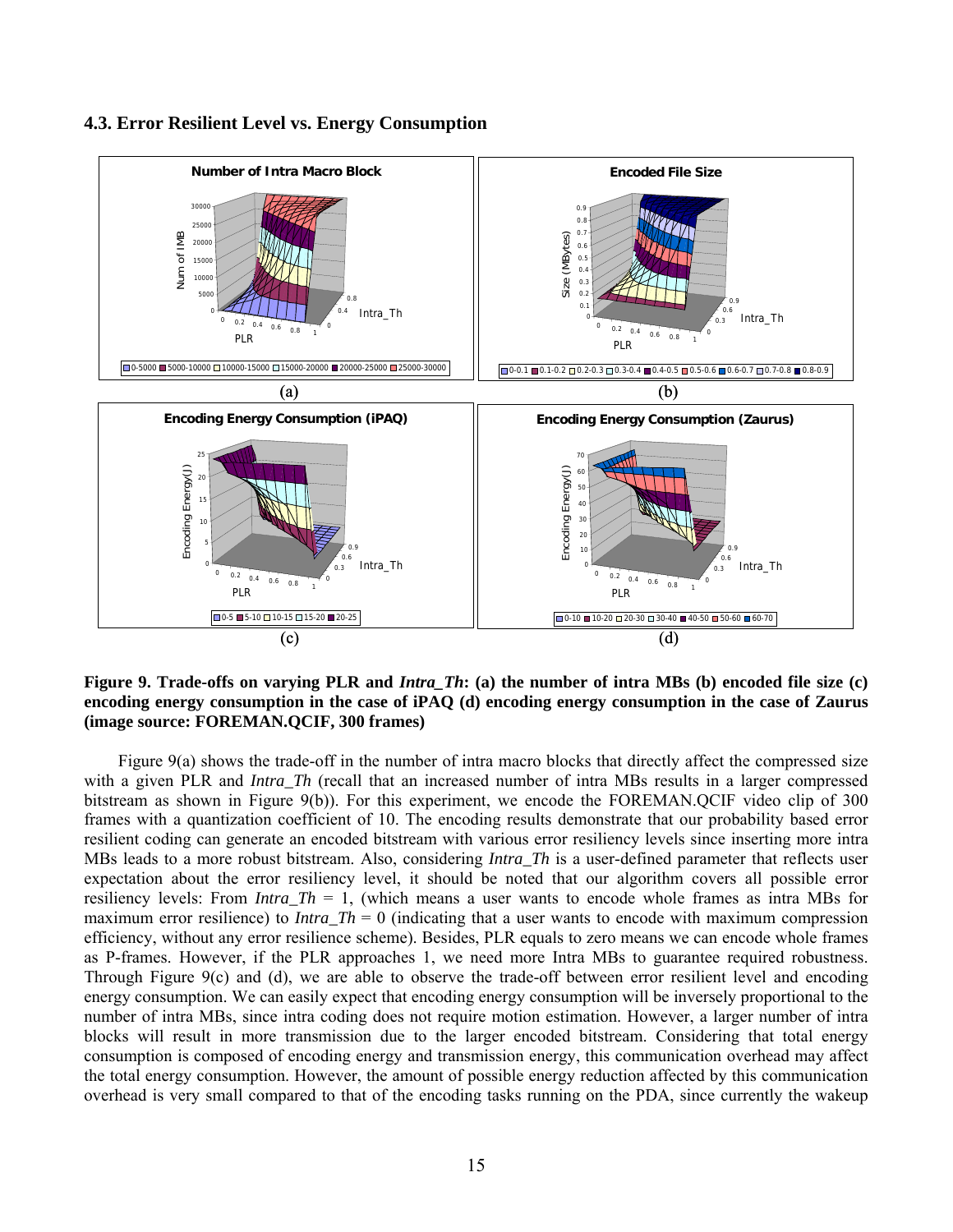time (from low-power sleep mode to standby mode) of the network interface with the PDAs that we used is too long to apply dynamic power management for real-time multimedia applications. Experimental results with other image samples show similar distribution except that the average number of intra MBs will be proportional to the motion intensity.

#### **4.4. Error Resilient Level vs. Image Quality**

We now present the variation in image quality with respect to error resiliency. We use the peak signal-tonoise ratio (PSNR) as a quality metric, which is an indication of the distortion. Figure 10(a) illustrates PSNR variation with respect to different PLR and *Intra\_Th*. As we explained in the previous section, a higher *Intra\_Th* represents that a user requests more robust bitstreams.



#### **Figure 10. Error resilient level vs. image quality; (a) PSNR on varying PLR and** *Intra\_Th***, (b) number of bad pixels on varying PLR and** *Intra\_Th* **(image source: FOREMAN.QCIF, 300 frames)**

We also use the number of bad pixels as a quality metric to overcome the limitation of the average PSNR since some reconstructed images with different errors have the same PNSR value. Bad pixel is defined by a pixel

with  $10 \times \log_{10} \left( \frac{255 \times 255}{(B_{ir}$   $V_{cl}} - B_{ir}$   $\frac{V_{cl}}{V_{cl}} - 1 \right)^2$ ⎠ ⎞  $\parallel$ ⎝ ⎛  $10 \times \log_{10} \left( \frac{255 \times 255}{\left( \frac{PixVal_{oro} - PixVal_{reconstructed}}{PixVal_{reconstructed}} \right)^2} \right)$ *PixValorg PixValreconstructed* value less than a given threshold and PSNR is defined by ⎟ ⎟ ⎟ ⎟ ⎟ ⎠ ⎞ ⎜ ⎜ ⎜ ⎜ ⎜ ⎝ ⎛ −  $\times \log_{10}$  255  $\times$  $\frac{1}{\text{pix}}\sum (PixVal_{org} - PixVal_{reconstructed})^2$  $10 \times \log_{10} \left| \frac{255 \times 255}{\frac{1}{N_{\text{mix}}} \sum (PixVal_{org} - PixVal_{reconstructed})} \right|$ *PixValorg PixValreconstructed* . A pixel with significant difference from the original pixel value --

generated by either network error or dependency among MBs in inter frame encoding -- is considered as a bad pixel. The number of bad pixels is better metric than PSNR to represent error resiliency since it counts the number of pixels which will degrade perceptive quality while PSNR depends on the reconstructed value of the bad pixels and PSNR can vary due to different encoding scheme regardless of the packet errors. As shown in Figure 10(b), the encoded bitstreams with higher *Intra\_Th* value introduce a smaller number of bad pixels.

# **5. CONCLUSION AND FUTURE WORK**

In this paper, we proposed a new error resilient coding scheme, namely the probability based power aware intra refresh (PBPAIR), which is based on network error probability and user expectation in video communication using mobile handheld devices. By considering both image content and network condition, we can achieve fast recoverable and energy-efficient error resilient coding scheme. More importantly, we provide various operating points in terms of error resilient level and energy consumption over a wide range of system operating conditions.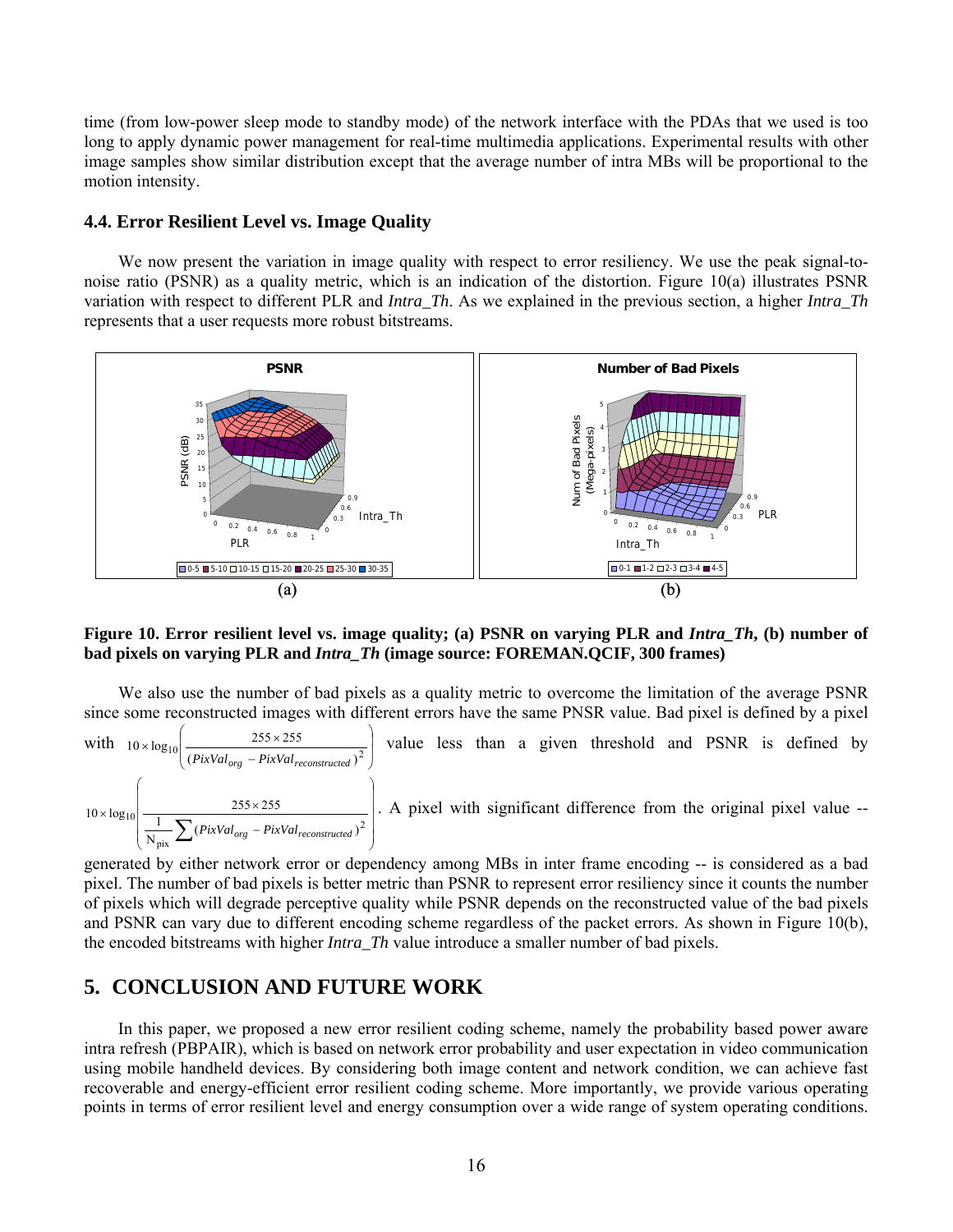Our experimental results show that our approach can achieve same compression efficiency with faster recovery and reduced energy consumption by 34%, 24% and 17% compared with AIR, GOP and PGOP schemes respectively. We believe our error resilient coding scheme is therefore eminently applicable for video communication on energy-constrained wireless mobile handheld devices. Trade-offs between the power consumption and the error resilient level open a wide design space for future research subjects. Our future work will aim to design proper interfacing mechanisms between the codec and the network, so that the codec can adjust its operations based on the network conditions to maximize its resource usage. We also seek a more effective and less computationally intensive video quality measure and network packet error model for more accurate similarity factor. Cooperation with error control channel coding can be another interesting research topic since PBPAIR is independent from any other encoder/decoder side control mechanisms (i.e. rate control, channel coding, etc.). Further optimization, however, is possible if these control mechanisms are taken into consideration. Cooperation with traditional low power techniques such as dynamic voltage scaling (DVS) and dynamic frequency scaling (DFS) to explore more energy gain is also applicable as future research.